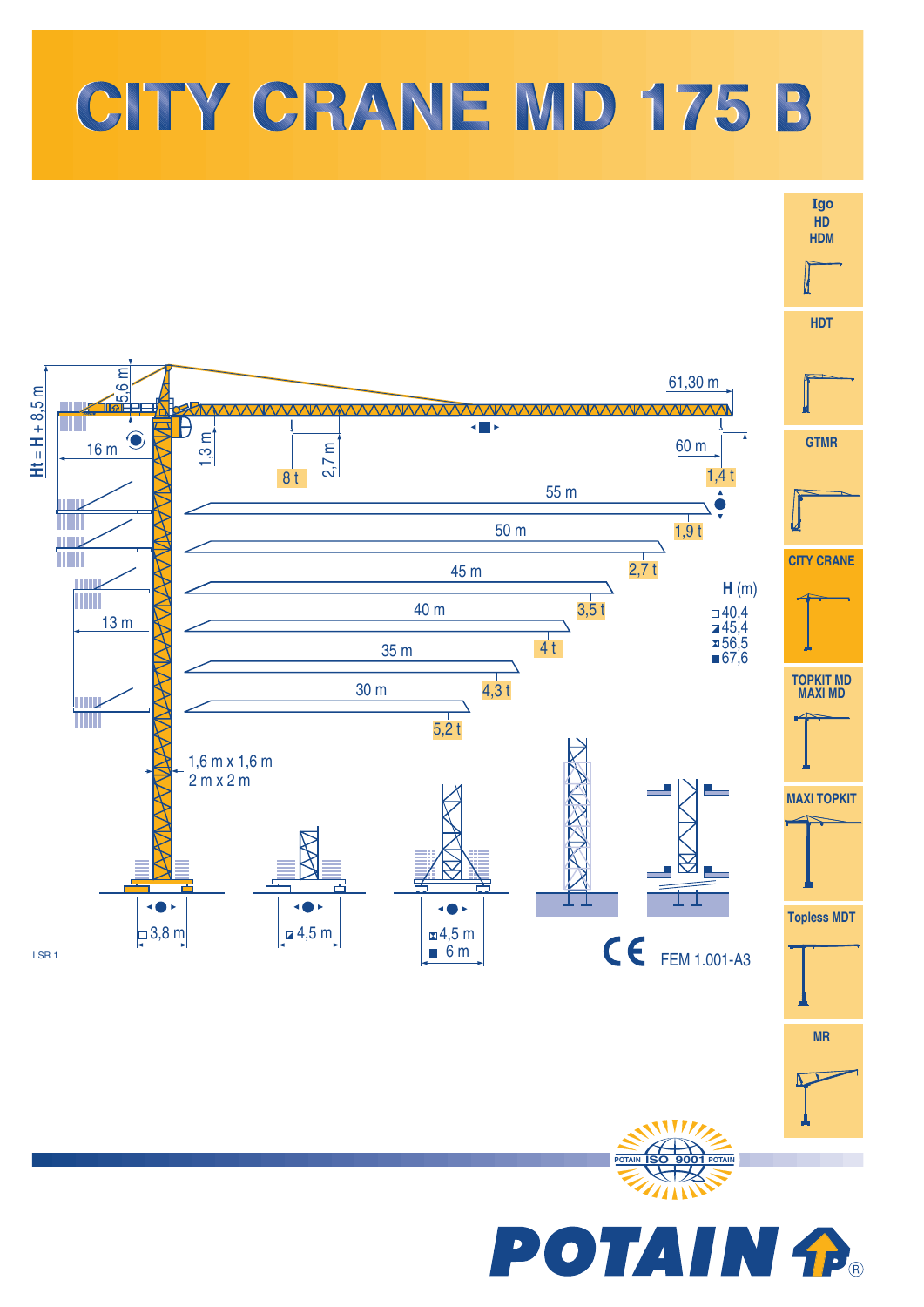

**CITY CRANE MD 175 B** 

## **POTAIN P.**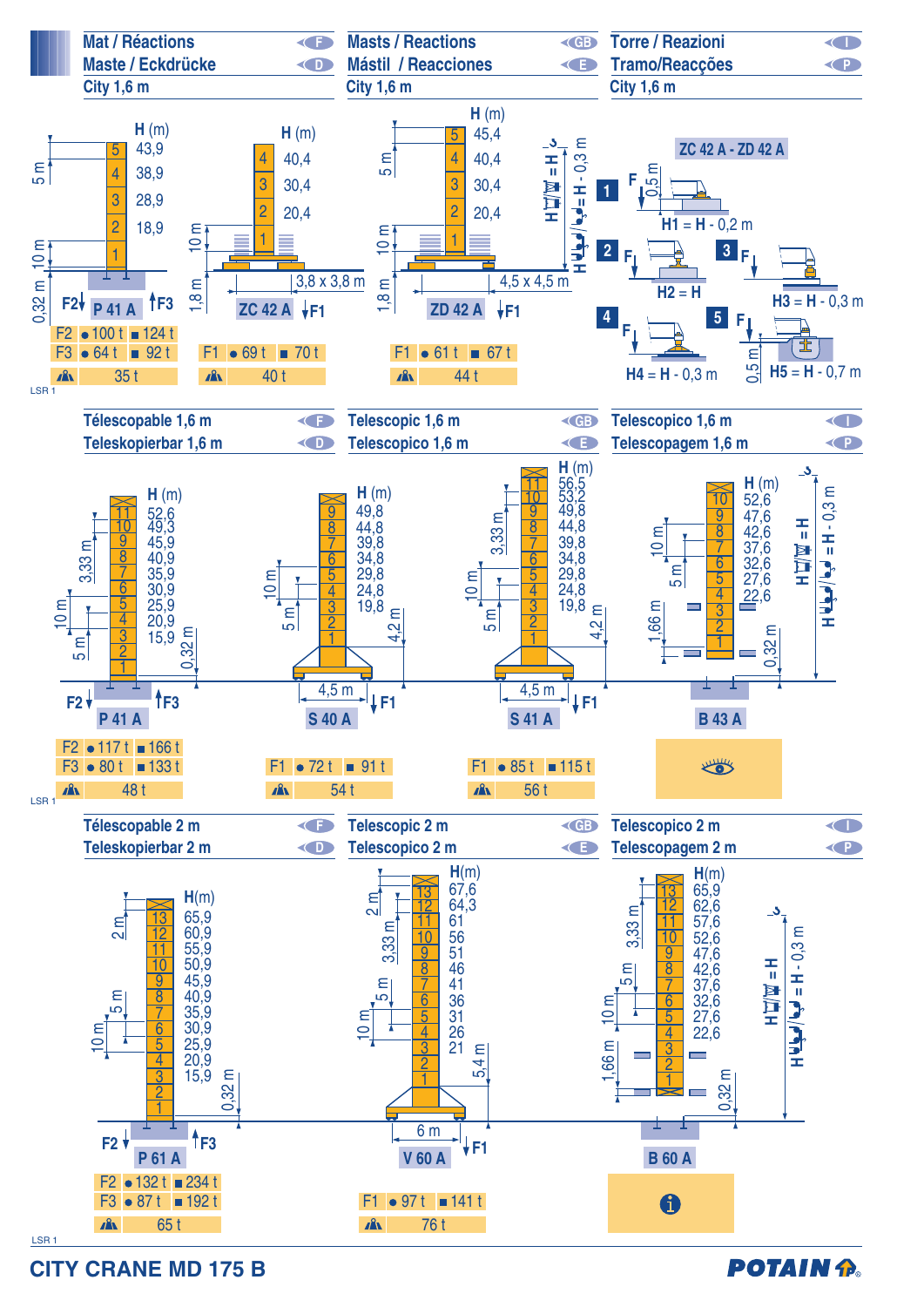| <b>Courbes de charges</b> | <b>E</b> Load diagrams  | <b>ED</b> Curve di carico | <b>ISSUED</b> |
|---------------------------|-------------------------|---------------------------|---------------|
| Lastkurven                | <b>Curvas de cargas</b> | <b>E</b> Curva de cargas  | <b>KED</b>    |

|                 |                   |                       |         |      |                |                 |     |                | الملحا حسيدها    |                 |                 |                 |                               |                |     |                     |     |    |             |                              |                |     |          |  |
|-----------------|-------------------|-----------------------|---------|------|----------------|-----------------|-----|----------------|------------------|-----------------|-----------------|-----------------|-------------------------------|----------------|-----|---------------------|-----|----|-------------|------------------------------|----------------|-----|----------|--|
| 60 m            | 3,1               |                       | $-13,6$ | 15   | 17             | 20              | 22  |                | 24 26,1 27       |                 | 30 <sup>°</sup> | 32              | 35                            | - 37           | 40  | 42                  | 45  | 47 | 50          | 52                           | 55             | 57  | 60 m     |  |
| $\sqrt{N}$      |                   |                       | 8       | 7,2  | 6,1            | $5\overline{)}$ | 4,5 | 4 <sup>1</sup> | $\overline{4}$   |                 |                 |                 | $3,9$ $3,4$ $3,1$ $2,8$ $2,6$ |                |     | $2,4$ 2,25 2,1 1,95 |     |    | 1,8         | 1,7                          | 1,6            | 1,5 | $1,4$ t  |  |
|                 |                   |                       |         |      |                |                 |     |                | الملوا حسيب اديا |                 |                 |                 |                               |                |     |                     |     |    |             |                              |                |     |          |  |
| 55 <sub>m</sub> | $3,1 \rightarrow$ |                       |         | 15,6 | 17             | 20              | 22  |                | 25 27,5 29,9 31  |                 |                 | 32 <sup>°</sup> | 35                            | 37             | 40  | 42                  | 45  | 47 | 50          | 52                           | $55 \text{ m}$ |     |          |  |
| $\sqrt{N}$      |                   |                       |         | 8    | 7,2            | 5,9             | 5,3 | 4,5            | 4                | 4               | 3,8             | 3,7             | 3,3                           | 3,1            | 2,8 |                     |     |    |             | 2,7 2,45 2,3 2,15 2,05 1,9 t |                |     |          |  |
|                 |                   |                       |         |      |                |                 |     |                |                  |                 |                 |                 | الملجا حسيب امرا              |                |     |                     |     |    |             |                              |                |     |          |  |
| 50 <sub>m</sub> | $3,1 \rightarrow$ |                       |         |      | 18,6           | <b>20</b>       | 22  | 25             | 27               | 30              | 32              | 33              | 36                            | 37             | 40  | 42                  | 45  | 47 | 50 m        |                              |                |     |          |  |
| $\sqrt{N}$      |                   |                       |         |      | 8 <sup>°</sup> | 7,4             | 6,6 | 5,6            | 5,1              | 4,5             | 4,2             | $\overline{4}$  | 4 <sup>1</sup>                | $3,9$ $3,5$    |     | 3,3                 | 3,1 |    | $2,9$ 2,7 t |                              |                |     |          |  |
|                 |                   |                       |         |      |                |                 |     |                |                  |                 |                 |                 | الملجعا حسيب لحبعا            |                |     |                     |     |    |             |                              |                |     |          |  |
| 45 m            | $3,1 \rightarrow$ |                       |         |      |                | 20,8            | 22  | 25             | 27               | 30              | 32              |                 | 35 36,8 40,1                  |                | 42  | 45 m                |     |    |             |                              |                |     |          |  |
| <b>AAN</b>      |                   |                       |         |      |                | 8               | 7,5 | 6.4            | 6                | 5,2             | 4,8             | 4,3             | $\overline{4}$                | $\overline{4}$ | 3,8 | $3,5$ t             |     |    |             |                              |                |     |          |  |
|                 |                   |                       |         |      |                |                 |     |                |                  |                 |                 |                 | الملجا حسيب اديا              |                |     |                     |     |    |             |                              |                |     |          |  |
| 40 m            | $3,1 \rightarrow$ |                       |         |      |                | 20,8            | 22  | 25             | 27               | 30              | 32              |                 | 35 36,8                       | 40 m           |     |                     |     |    | المعالما    |                              | اه ما          |     |          |  |
| $\sqrt{N}$      |                   |                       |         |      |                | 8               | 7,5 | 6,4            | $6^{\circ}$      | 5,2             | 4,8             | 4,3             | $\overline{4}$                | $4$ t          |     |                     |     | 8  |             |                              |                |     |          |  |
| 35 <sub>m</sub> | $3,1 \rightarrow$ |                       |         |      |                | 20,8            | 22  | 25             | 27               | 30              | 32              | 35 m            |                               |                |     |                     |     |    |             |                              |                |     | $-0,51t$ |  |
| $\sqrt{N}$      |                   |                       |         |      |                | 8               | 7,5 | 6,4            | $6\overline{6}$  | 5,2             | 4,8             | $4,3 +$         |                               |                |     |                     |     | 4  |             |                              |                |     |          |  |
| 30 <sub>m</sub> | 3,1               | $\blacktriangleright$ |         |      |                | 20,8            | 22  | 25             | 27               | 30 <sub>m</sub> |                 |                 |                               |                |     |                     |     |    |             |                              |                |     | (m)      |  |
| $\sqrt{N}$      |                   |                       |         |      |                | 8               | 7,5 | 6,4            | $6\phantom{1}6$  | $5,2 +$         |                 |                 |                               |                |     |                     |     |    |             | $= 6 - 0.51 t$               |                |     |          |  |
|                 |                   |                       |         |      |                |                 |     |                |                  |                 |                 |                 |                               |                |     |                     |     |    |             |                              |                |     |          |  |

|                    |                   |                          |                |                |           |           | $\Psi \leftarrow \rightarrow \blacksquare$ |                |                 |                       |                 |                                            |                             |                                                 |         |                |     |              |                 |                   |    |                            |  |
|--------------------|-------------------|--------------------------|----------------|----------------|-----------|-----------|--------------------------------------------|----------------|-----------------|-----------------------|-----------------|--------------------------------------------|-----------------------------|-------------------------------------------------|---------|----------------|-----|--------------|-----------------|-------------------|----|----------------------------|--|
| 60 <sub>m</sub>    |                   | $2,4$ $\rightarrow$ 13,9 | -15            | 17             | 20        |           | 22 24,8 25,2 27                            |                |                 | 30                    | 32              | 35                                         | 37                          | 40                                              | 42      | 45             | 47  | 50           | 52              | 55                | 57 | 60 m                       |  |
| $\Delta \Delta$    |                   | 8                        | 7,3            | 6,3            | 5,2       | 4,6       | 4                                          | $\overline{4}$ | 3,7             | 3,2                   | $\mathbf{3}$    | 2,7                                        | 2,5                         | 2,2                                             | 2,1     | 1,9            | 1,8 |              |                 |                   |    | 1,65 1,55 1,45 1,35 1,25 t |  |
|                    |                   |                          |                |                |           |           |                                            |                | $\blacksquare$  |                       |                 |                                            |                             |                                                 |         |                |     |              |                 |                   |    |                            |  |
| 55 <sub>m</sub>    | $2,4 \rightarrow$ |                          | 15,6           | -17            | 20        | 22        | 25                                         | 27             | 28,5 29         |                       | 32              | 35                                         | 37                          | 40                                              | 42      | 45             | 47  | 50           | 52 <sub>2</sub> | 55                | m  |                            |  |
| $\sqrt{N}$         |                   |                          | 8 <sup>°</sup> | 7,4            | 6,1       | 5,5       | 4,7                                        | 4,3            | $\overline{4}$  | $\overline{4}$        | 3,5             | 3,2                                        | $\mathbf{3}$                | 2,7                                             | 2,5     | 2,3            | 2,2 | $\mathbf{2}$ | 1,9             | $1,75$ t          |    |                            |  |
|                    |                   |                          |                |                |           |           |                                            |                |                 |                       |                 | $\Psi \leftarrow \rightarrow \blacksquare$ |                             |                                                 |         |                |     |              |                 |                   |    |                            |  |
| 50 <sub>m</sub>    | $2,4 \rightarrow$ |                          |                | 18,6           | 20        | 22        | 25                                         | 27             | 30              |                       |                 | 32 34,1 34,8                               | 37                          | 40                                              | 42      | 45             | 47  | 50 m         |                 |                   |    |                            |  |
| $\sqrt{N}$         |                   |                          |                | 8 <sup>°</sup> | 7,4       | 6,6       | 5,6                                        | 5,1            | 4,7             | 4,3                   | 4               | $\overline{4}$                             |                             | $3,7$ $3,4$                                     |         | $3,2$ 2,9      |     | $2,8$ 2,55 t |                 |                   |    |                            |  |
|                    |                   |                          |                |                |           |           |                                            |                |                 |                       |                 |                                            |                             | $\Psi \leftarrow \rightarrow \Box$              |         |                |     |              |                 |                   |    |                            |  |
| 45 m<br>$\sqrt{N}$ | $2,4 \rightarrow$ |                          |                |                | 21,2<br>8 | 22<br>7,7 | 25<br>6,6                                  | 27<br>6        | 30<br>5,3       | 32<br>$5\overline{)}$ | 35<br>4,5       | 37<br>4,2                                  | 38,2 38,9<br>$\overline{4}$ |                                                 | 42      | 45 m           |     |              |                 |                   |    |                            |  |
|                    |                   |                          |                |                |           |           |                                            |                |                 |                       |                 |                                            |                             | $\overline{4}$                                  |         | $3,6$ $3,35$ t |     |              |                 |                   |    |                            |  |
| 40 m               | $2,4 \rightarrow$ |                          |                |                | $21,2$ 22 |           | 25                                         | 27             | 30              | 32                    | 35              | 37                                         |                             | $\Psi \leftarrow \rightarrow \Box$<br>38,2 38,9 | 40      | m              |     |              | W               | П                 |    |                            |  |
| <b>AA</b>          |                   |                          |                |                | 8         | 7,7       | 6,6                                        | $6\phantom{1}$ | 5,3             | 5 <sup>5</sup>        | 4,5             | 4,2                                        | 4                           | 4                                               | $3,9$ t |                |     | 8            |                 |                   |    |                            |  |
| 35 <sub>m</sub>    | $2,4 \rightarrow$ |                          |                |                | 21,2 22   |           | 25                                         | 27             | 30              | 32                    | 35 <sub>m</sub> |                                            |                             |                                                 |         |                |     |              |                 |                   |    |                            |  |
| $\sqrt{N}$         |                   |                          |                |                | 8         | 7,7       | 6,6                                        | 6              | 5,3             | 5 <sup>5</sup>        | $4,5$ t         |                                            |                             |                                                 |         |                |     | 4            |                 |                   |    | $-0.1t$                    |  |
|                    |                   |                          |                |                |           |           |                                            |                |                 |                       |                 |                                            |                             |                                                 |         |                |     |              |                 |                   |    |                            |  |
| 30 <sub>m</sub>    | $2,4 \rightarrow$ |                          |                |                | 21,2      | 22        | 25                                         | 27             | 30 <sub>m</sub> |                       |                 |                                            |                             |                                                 |         |                |     |              |                 |                   |    | (m)                        |  |
| $\sqrt{N}$         |                   |                          |                |                | 8         | 7,7       | 6,6                                        | 6              | $5,3 +$         |                       |                 |                                            |                             |                                                 |         |                |     |              |                 | $=$ $\Xi$ - 0.1 t |    |                            |  |

LSR 1

| ***          | Voir<br>Œ<br>télescopage<br>sur dalles                                            | <b>Siehe</b><br>< D<br>Kletterkrane im<br>Gebäude                                             | See climbing<br>$\left\langle$ GB<br>crane                                                | Vea grua<br>K∎<br>trepadora                                                      | Consultare<br>$\leftarrow$<br>gru in cavedio                                                    | Ver<br>CP.<br>telescopagem sobre<br>lages                                           |
|--------------|-----------------------------------------------------------------------------------|-----------------------------------------------------------------------------------------------|-------------------------------------------------------------------------------------------|----------------------------------------------------------------------------------|-------------------------------------------------------------------------------------------------|-------------------------------------------------------------------------------------|
| $\bullet$    | Réactions en service                                                              | Reaktionskräfte in<br><b>Betrieb</b>                                                          | Reactions in service                                                                      | Reacciones en<br>servicio                                                        | Reazioni in servizio                                                                            | Reacções em serviço                                                                 |
|              | Réactions hors<br>service                                                         | Reaktionskräfte<br>außer Betrieb                                                              | Reactions out of<br>service                                                               | Reacciones fuera de<br>servicio                                                  | Reazioni fuori servizio                                                                         | Reaccões fora de<br>servico                                                         |
| $\mathbf{A}$ | A vide sans lest<br>(ni train de transport)<br>avec flèche et<br>hauteur maximum. | <b>Ohne Last, Ballast</b><br>(und Transportachse),<br>mit Maximalausleger<br>und Maximalhöhe. | Without load, ballast<br>(or transport axles).<br>with maximum jib and<br>maximum height. | Sin carga, sin lastre,<br>(ni tren de<br>transporte), flecha y<br>altura máxima. | A vuoto, senza zavorra<br>(ne assali di trasporto)<br>con braccio massimo<br>e altezza massima. | Sem carga (nem trem<br>de transporte)-<br>sem lastro com lança<br>e altura máximas. |
| 0            | Nous consulter                                                                    | <b>Auf Anfrage</b>                                                                            | Consult us                                                                                | Consultarnos                                                                     | Consultateci                                                                                    | Consultar-nos                                                                       |

**POTAIN P.** 

**CITY CRANE MD 175 B**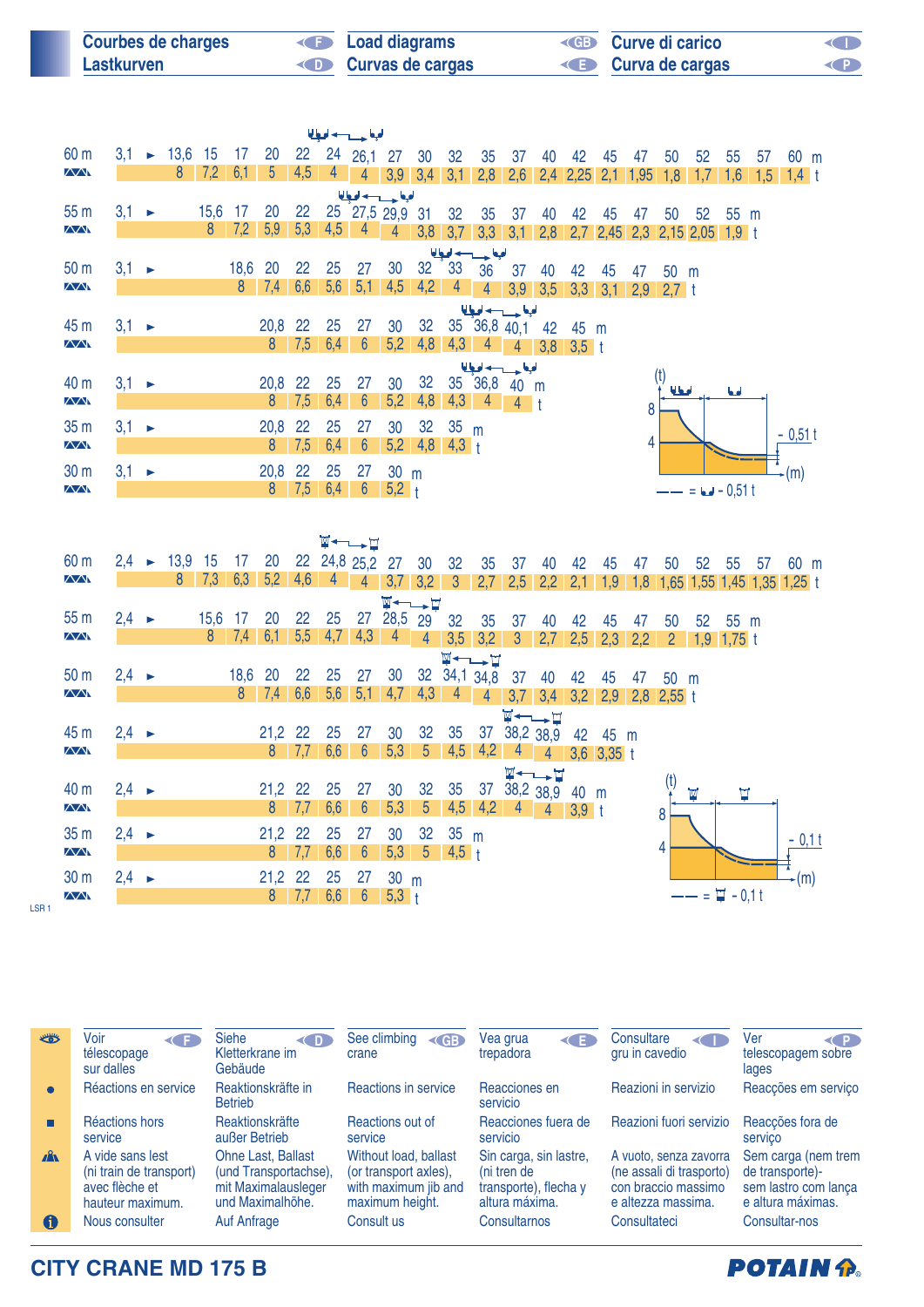

**CITY CRANE MD 175 B**

**POTAIN P.**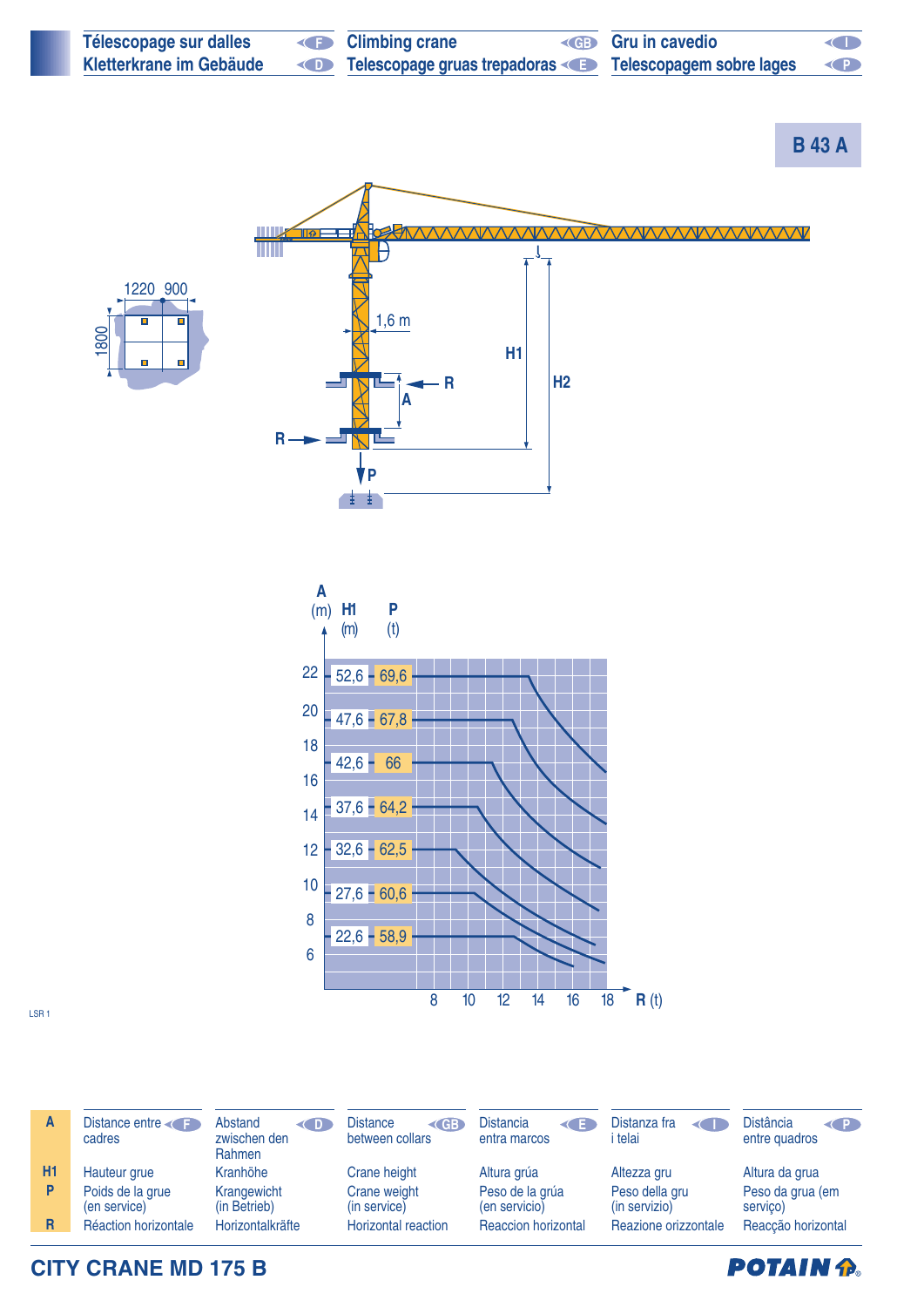| Lest de contre-flèche | <b>Counter-jib ballast</b> | <b>ED</b> Contrappeso   | O         |
|-----------------------|----------------------------|-------------------------|-----------|
| Gegenauslegerballast  | Lastre de contra flecha    | Lastros da contra lança | <b>KP</b> |

| $\sqrt{M}$       | ■ <del>ズ</del>  | 3450 kg | 2250 kg | $x^2$ (kg) | 3450 kg                          | 2250 kg  |
|------------------|-----------------|---------|---------|------------|----------------------------------|----------|
| 60 m             | 16 <sub>m</sub> | 4       | 2       | 18 300     |                                  |          |
| 55 <sub>m</sub>  | 16 <sub>m</sub> | 3       | 3       | 17 100     |                                  |          |
| 50 <sub>m</sub>  | 16 <sub>m</sub> | 3       | 2       | 14 850     | 31601<br>$\overline{\mathbf{a}}$ | 31001    |
| 45 m             | 13 <sub>m</sub> | 5       |         | 19 500     |                                  | $\Omega$ |
| 40 m             | 13 <sub>m</sub> | 4       | 2       | 18 300     |                                  |          |
| 35 <sub>m</sub>  | 13 <sub>m</sub> | 3       | 3       | 17 100     | $\overline{O}$                   |          |
| 30 <sub>m</sub>  | 13 <sub>m</sub> | 3       | 2       | 14 850     |                                  |          |
| LSR <sub>1</sub> |                 |         |         |            |                                  |          |

| Lest de base        | Base ballast                    | <b>Example 2</b> Zavorra di base | <b>ID</b> |
|---------------------|---------------------------------|----------------------------------|-----------|
| <b>Grundballast</b> | <b>Example 2</b> Lastre de base | <b>Example 3</b> Lastros da base |           |

|                  | $\boxdot$ 1,6 m   | ZC 42 A $\cdot \bullet \cdot$   | H(m)             | 40,4 | 30,4 | 20,4 |      |      |      |      |      |      |    |    |
|------------------|-------------------|---------------------------------|------------------|------|------|------|------|------|------|------|------|------|----|----|
|                  |                   |                                 | $\mathbf{A}$ (t) | 80   | 80   | 80   |      |      |      |      |      |      |    |    |
|                  |                   |                                 | H(m)             | 45,4 | 40,4 | 30,4 | 20,4 |      |      |      |      |      |    |    |
|                  | $\boxdot$ 1,6 m   | $ZD$ 42 A $\cdot \bullet \cdot$ | $\mathbf{A}$ (t) | 60   | 50   | 50   | 50   |      |      |      |      |      |    |    |
|                  |                   |                                 | H(m)             | 49,8 | 44,8 | 39,8 | 34,8 | 29,8 | 24,8 | 19,8 |      |      |    |    |
|                  | $\boxtimes$ 1,6 m | $S$ 40 A $\rightarrow$          | $\mathbf{A}$ (t) | 72   | 54   | 54   | 54   | 48   | 48   | 48   |      |      |    |    |
|                  |                   |                                 | H(m)             | 56,5 | 53,2 | 49,8 | 44,8 | 39,8 | 34,8 | 29,8 | 24,8 | 19,8 |    |    |
|                  | $\boxtimes$ 1,6 m | $S$ 41A $\leftrightarrow$       | $\mathbf{A}$ (t) | 102  | 84   | 72   | 60   | 54   | 54   | 48   | 48   | 48   |    |    |
|                  |                   |                                 | H(m)             | 67,6 | 64,3 | 61   | 56   | 51   | 46   | 41   | 36   | 31   | 26 | 21 |
|                  | $\boxtimes$ 2 m   | $V$ 60 A $\rightarrow$          | $\mathbf{A}$ (t) | 132  | 108  | 96   | 72   | 48   | 36   | 24   | 24   | 24   | 24 | 24 |
| LSR <sub>1</sub> |                   |                                 |                  |      |      |      |      |      |      |      |      |      |    |    |